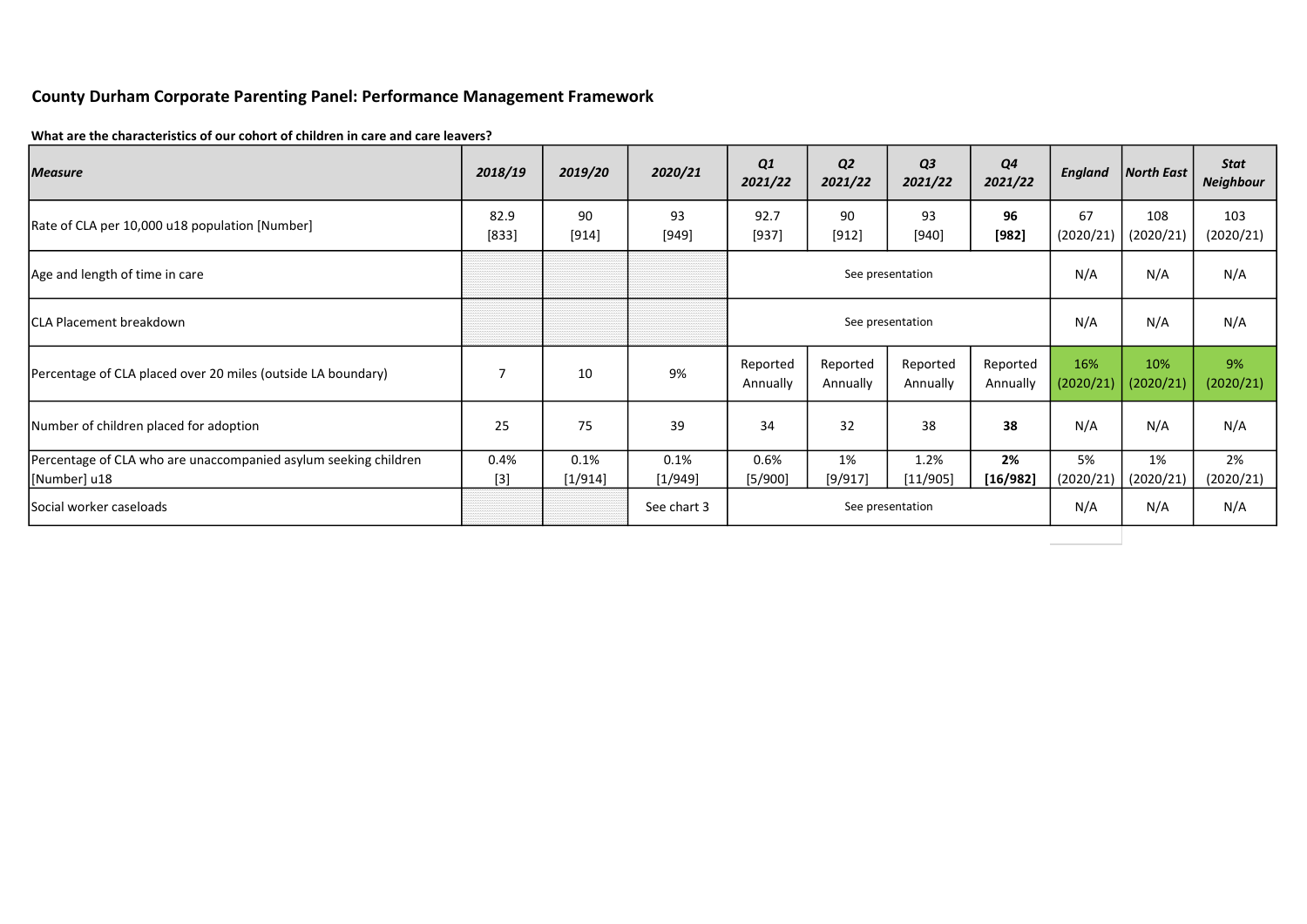### Do our partner agencies understand their role in supporting us as corporate parents?

| <b>Measure</b>                                                                                                                                                          | 2018/19        | 2019/20      | 2020/21      | Q1<br>2021/22        | Q <sub>2</sub><br>2021/22 | Q <sub>3</sub><br>2021/22 | Q4<br>2021/22             | England          | <b>North East</b> | Stat<br><b>Neighbour</b>        |
|-------------------------------------------------------------------------------------------------------------------------------------------------------------------------|----------------|--------------|--------------|----------------------|---------------------------|---------------------------|---------------------------|------------------|-------------------|---------------------------------|
| Percentage of CLA with a missing incident during the year*                                                                                                              | 5.0%           | 5.5%         | 7.0%         | Reported<br>annually | Reported<br>annually      | Reported<br>annually      | 14.0%                     | 10%<br>(2020/21) | 10%<br>(2020/21)  | 9%<br>(2020/21)                 |
| Percentage of children on Child Exploitation and Vulnerability Tracker that<br>Iwere CLA^                                                                               |                |              |              |                      |                           |                           | 24%<br>[70/289]           |                  |                   |                                 |
| Strengths & Difficulties Questionnaire - Average score                                                                                                                  | <b>NND</b>     | 13.6         | 14.0         | Reported<br>annually | Reported<br>annually      | Reported<br>annually      | 14                        | 14<br>(2020/21)  | 14<br>(2020/21)   | 14<br>(2020/21)                 |
| <b>Measure</b>                                                                                                                                                          | 2018/19        | 2019/20      | 2020/21      | Q1<br>2021/22        | Q <sub>2</sub><br>2021/22 | Q <sub>3</sub><br>2021/22 | Q <sub>4</sub><br>2021/22 | <b>England</b>   | <b>North East</b> | <b>Stat</b><br><b>Neighbour</b> |
| Percentage of looked after children aged 10 and above convicted or<br>subject to a Youth Caution or Youth Conditional Caution during the year<br>[Inumber of children]* | 4.6%<br>$[17]$ | 3%<br>$[11]$ | 3%<br>$[11]$ | 3%<br>$[12]$         | 3%<br>$[10]$              | 3%<br>$[14]$              | 3%<br>$[12]$              | 2%<br>(2020/21)  | 3%<br>(2020/21)   | 3%<br>(2020/21)                 |

\*Benchmarking data relates to 2020/21 during COVID Pandemic/lockdowns

^Definition amended at Q4

## How are we giving children and young people the chance to express their views, wishes and feelings? How do we know those are being acted on?

| <i>Measure</i>                                 | 2018/19 | 2019/20 | 2020/21<br>[Provisional] | Q1<br>2021/22                     | Q <sub>2</sub><br>2021/22  | Q3<br>2021/22     | Q4<br>2021/22                                          | England | $\vert$ North East $\vert$ | <b>Stat</b><br><b>Neighbour</b> |
|------------------------------------------------|---------|---------|--------------------------|-----------------------------------|----------------------------|-------------------|--------------------------------------------------------|---------|----------------------------|---------------------------------|
| Number of CLA accessing an independent visitor |         |         | 16                       | 21 matched<br>$12$ in<br>progress | 9 matched<br>2 in progress | 30 CDYJS<br>9 AFC | 69 (59<br>CDYJS, 10<br>AFC) 15<br>waiting for<br>match |         |                            |                                 |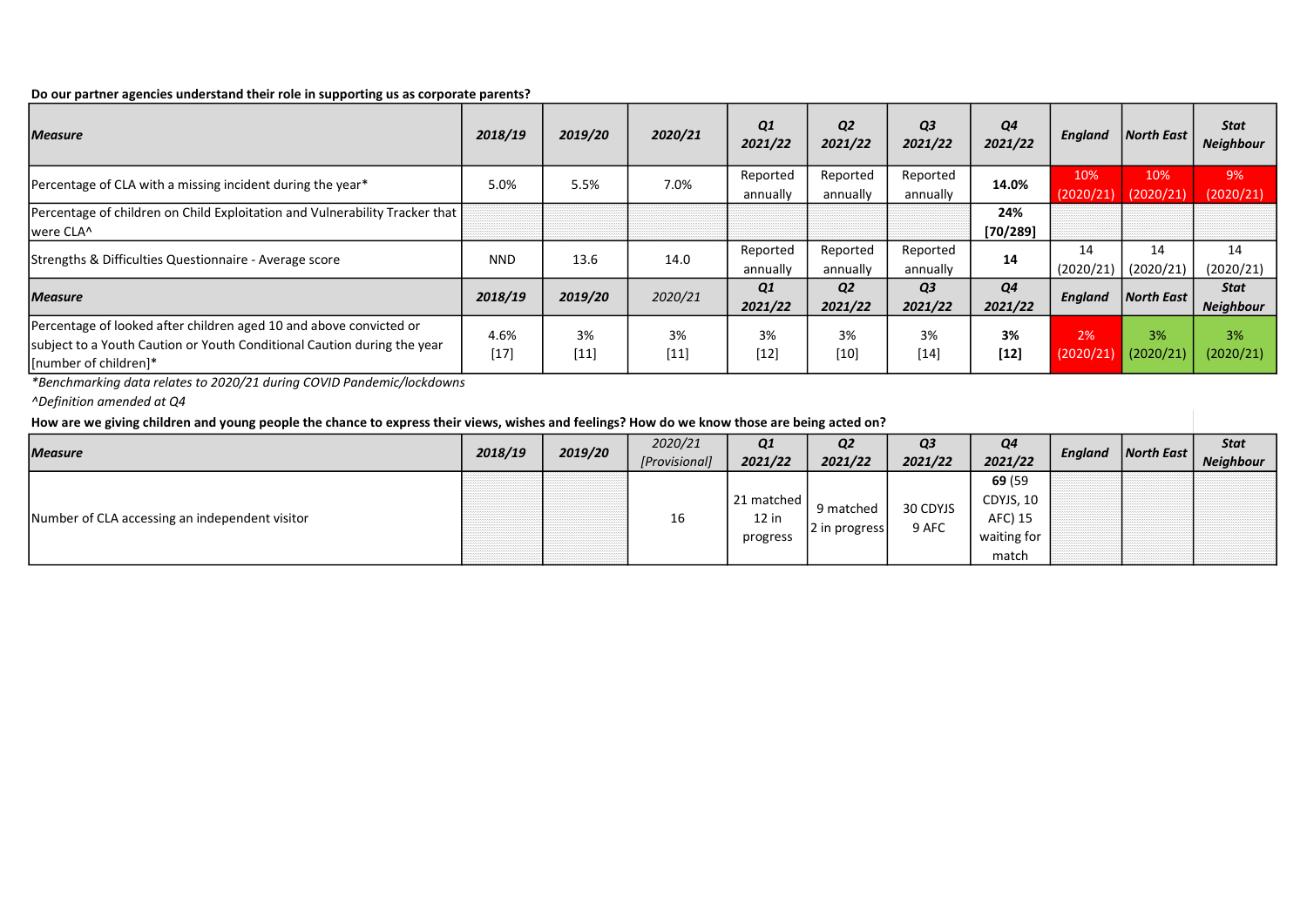### Are we providing stable environments for children in our care?

| <b>Measure</b>                                                                                                                                                   | 2018/19               | 2019/20              | 2020/21              | Q1<br>2021/22    | <b>Q2</b><br>2021/22 | Q <sub>3</sub><br>2021/22 | Q4<br>2021/22  | England          | North East       | <b>Stat</b><br><b>Neighbour</b> |
|------------------------------------------------------------------------------------------------------------------------------------------------------------------|-----------------------|----------------------|----------------------|------------------|----------------------|---------------------------|----------------|------------------|------------------|---------------------------------|
| Percentage of CLA with 3 or more placements during the year                                                                                                      | 10.7%<br>[90 of 840]  | 7.6%<br>[70/922]     | 8%<br>$[73]$         | 10.5%<br>$[98]$  | 10%<br>$[91]$        | 10.5%<br>$[99]$           | 11.3%<br>[111] | 9%<br>(2020/21)  | 8%<br>(2020/21)  | 8%<br>(2020/21)                 |
| Percentage of CLA continuously for 2.5 years or more aged under 16 who<br>were living in the same placement for at least 2 years                                 | 63.9%<br>[195 of 305] | 59.8<br>[ 201 / 336] | 67%<br>$[225]$       | 64.6%<br>$[265]$ | 72%<br>$[302]$       | 67%<br>$[348]$            | 63%<br>$[237]$ | 70%<br>(2020/21) | 67%<br>(2020/21) | 68%<br>(2020/21)                |
| Average number of days between a child entering care and moving in with<br>lits adoptive family, adjusted for foster carer adoptions (A10) [Last 12]<br>[months] | 430<br>$[2015-18]$    | 428<br>$[2016-19]$   | 439<br>$[2018-2021]$ | 417              | 396                  | 454                       | 466            | 451<br>(Sep21)   | N/A              | N/A                             |
| Average time between an LA receiving court authority to place a child and<br>the LA deciding on a match to an adoptive family (A2) [Last 12 months]              | <b>NND</b>            | 192<br>$[2016-19]$   | 178<br>$[2018-2021]$ | 122              | 119                  | 159                       | 144            | 213<br>(Sep21)   | N/A              | N/A                             |
| Percentage of children adopted from care (as % of total children leaving<br>care) [number of children adopted shown in brackets]                                 | 12.3<br>[39 of 316]   | 16%<br>[55/352]      | 18%<br>[54 / 304]    | 23.8%<br>$[24]$  | 21%<br>$[41]$        | 20.4%<br>$[57]$           | 19%<br>[65]    | 10%<br>(2020/21) | 13%<br>(2020/21) | 13%<br>(2020/21)                |
| Number of Mainstream Foster Carers (Approved in period YTD)                                                                                                      | 26                    | 12                   | 21                   | 5                | 11                   | 17                        | 29             | N/A              | N/A              | N/A                             |
| Number of Friends and Family Foster Carers (Approved in period YTD)                                                                                              | 52                    | 91                   | 145                  | 48               | 85                   | 104                       | 121            | N/A              | N/A              | N/A                             |
| [Number of Adopters (Approved in period YTD)                                                                                                                     | 22                    | 25                   | 47                   | 10               | 16                   | 30                        | 40             | N/A              | N/A              | N/A                             |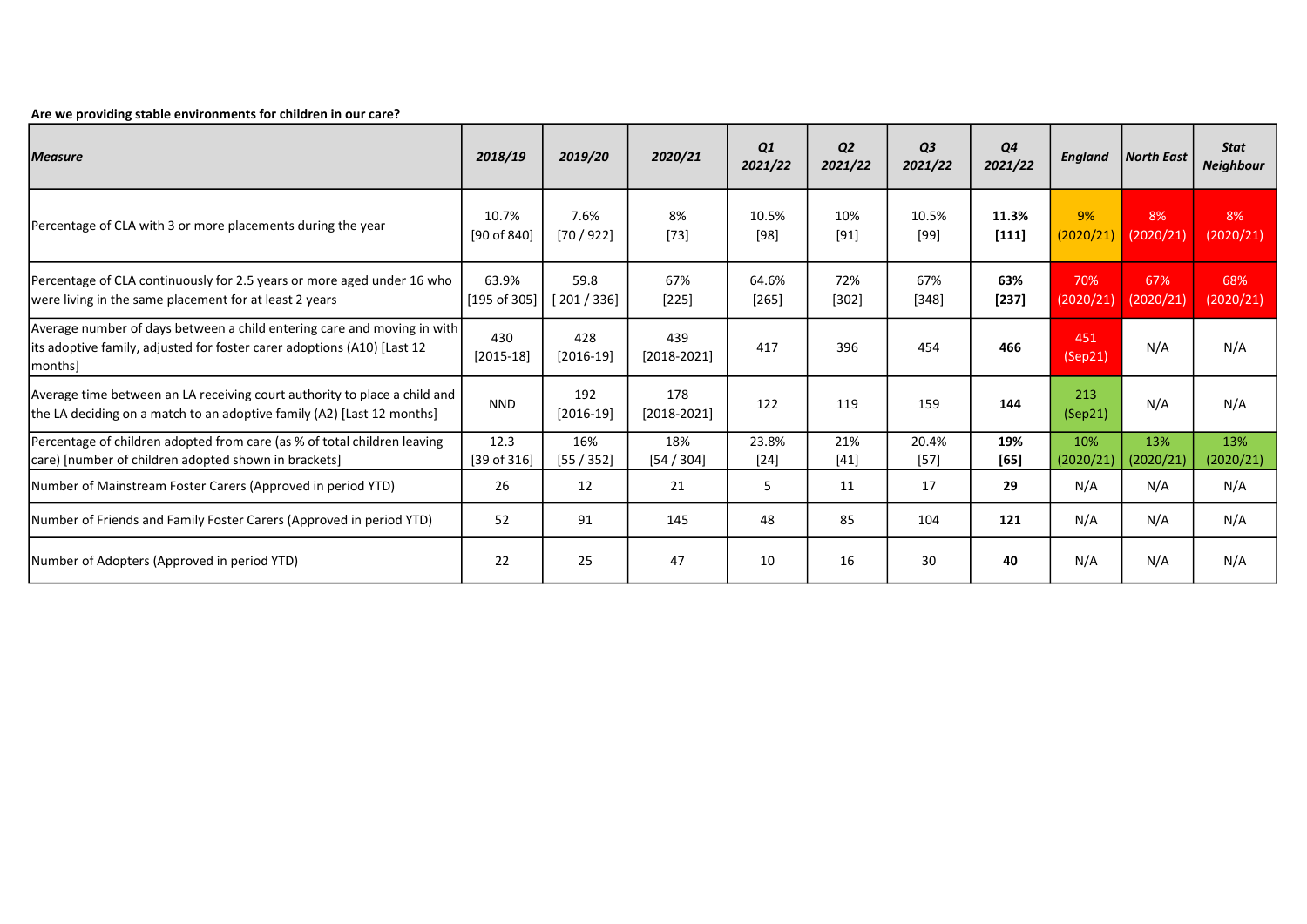What are we doing to look after the health and wellbeing of children in our care?

| <i>Measure</i>                                                                                           | 2018/19                | 2019/20            | 2020/21    | Q1<br>2021/22        | Q <sub>2</sub><br>2021/22 | Q <sub>3</sub><br>2021/22 | Q <sub>4</sub><br>2021/22 | <b>England</b>   | <b>North East</b> | <b>Stat</b><br><b>Neighbour</b> |
|----------------------------------------------------------------------------------------------------------|------------------------|--------------------|------------|----------------------|---------------------------|---------------------------|---------------------------|------------------|-------------------|---------------------------------|
| Initial Health Assessments completed within 20 working days of the child<br>becoming looked after        | 63%                    | 73%                | 73%        | 57%                  | 57%                       | 63%                       | 60%                       | N/A              | N/A               | N/A                             |
| CLA with the required number of health assessments                                                       | 91%                    | 94%                | 91%        | 90%                  | 92%                       | 92%                       | 88%                       | 91%<br>(2020/21) | 94%<br>(2020/21)  | 94%<br>(2020/21)                |
| ICLA who have had a dental check                                                                         | 85.5%                  | 87%                | 41%        | 53%                  | 65%                       | 70%                       | 81%                       | 40%<br>(2020/21) | 43%<br>(2020/21)  | 41%<br>(2020/21)                |
| CLA whose immunisations were up-to-date                                                                  | 99.3%                  | 99.0%              | 90.0%      | Reported<br>annually | Reported<br>annually      | Reported<br>annually      | Reported<br>annually      | 86%<br>(2020/21) | 89%<br>(2020/21)  | 91%<br>(2020/21)                |
| CLA whose development assessments were up to date                                                        | 95.0%                  | 97.0%              | 83.0%      | Reported<br>annually | Reported<br>annually      | Reported<br>annually      | Reported<br>annually      | 89%<br>(2020/21) | 92%<br>(2020/21)  | 98%<br>(2020/21)                |
| % CLA identified as having a substance misuse problem in the year                                        | 1.9%                   | 2.0%               | Data Error | Reported<br>annually | Reported<br>annually      | Reported<br>annually      | Reported<br>annually      | 3%<br>(2020/21)  | 3%<br>(2020/21)   | 4%<br>(2020/21)                 |
| Percentage of new presentations to drug and alcohol treatment during<br>period who were CLA [Number] YTD | 10%<br>$[18$ of $185]$ | 10%<br>[21 of 216] | TBC        | 20%<br>[8/40]        | 17%<br>[12/69]            | 16%<br>[17/107]           | 17%<br>[27/149]           | 44%<br>(2020/21) | 33%<br>(2020/21)  | 37%<br>(2020/21)                |
| Care leavers aged 17-21 who are pregnant or mothers (as a % of female<br>care leavers)                   |                        | 26.3%<br>[25/95]   |            | 24.8%<br>[29/117]    | 29.5%<br>[33/112]         | 27%<br>(32/120)           | 29%<br>[32/111]           | N/A              | N/A               | N/A                             |
| Care leavers aged 17-25 who are pregnant or mothers (as a % of female<br>care leavers)                   |                        |                    |            | 27.6%<br>[37/134]    | 30.5%<br>[39/128]         | 28%<br>(38/137)           | 30%<br>[39/132]           | N/A              | N/A               | N/A                             |